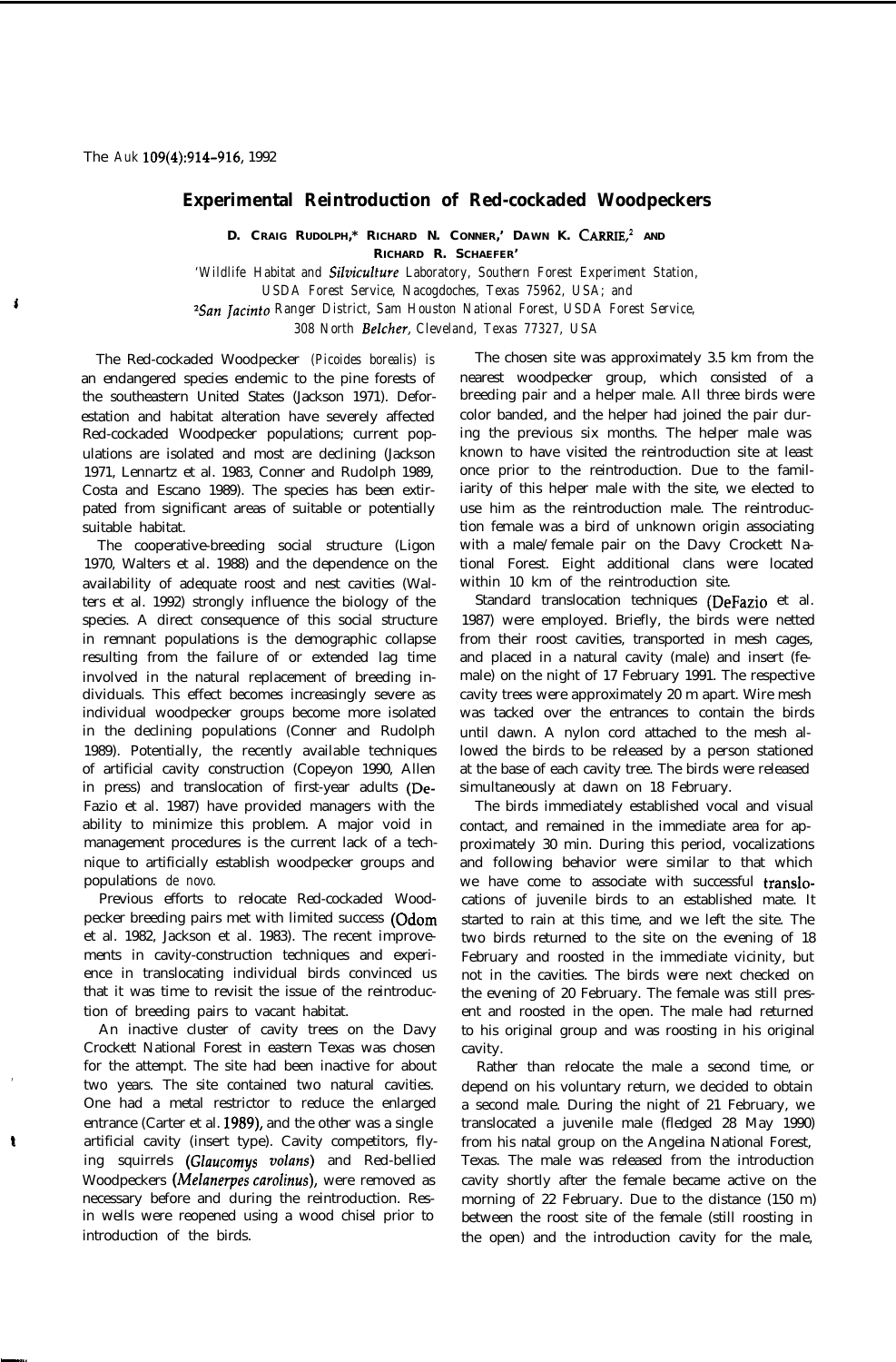they did not make contact before the female left the area to forage. On the evening of 22 February, both birds returned to the cluster of cavity trees. Their behavior resembled that of an established pair. They eventually roosted in the open that night.

Due *to* the reluctance of the birds to use the available cavities, two additional artificial cavities (inserts) were installed on 25 February to provide additional roosting options. On the evening of 28 February, two of the new inserts exhibited signs of use; one and possibly both birds roosted in these inserts.

Subsequent roost checks verified that the two birds continued to roost in the inserts. Behavior appeared normal and, on 18 May 1991, the birds were incubating three eggs in one of the inserts. On 26 May nestlings were being fed. A single male fledged in June. We consider this initial attempt at reintroduction a complete success. In fact, this pair of birds also fledged at least one offspring in 1992.

A number of observations follow from this effort. The choice of a nearby male familiar with the new site and probably more than one year of age may have been a mistake. Combined with the failure of attempts in Texas to translocate a juvenile female to an extraterritorial roosting male in hopes of establishing a new breeding pair, it appears that older helper males may be resistant to this type of manipulation. Also, it is possible that the proximity of the male's prior cavity tree and/or the reluctance of the male to use the available roost cavities may have been factors.

A second successful attempt to reintroduce a pair of Red-cockaded Woodpeckers was carried out on 5 February 1992 on the Sabine National Forest. Both birds used in this attempt were fledged the previous spring, a female from the Angelina National Forest and a male from the Davy Crockett National Forest. The site chosen was an abandoned cluster site with unusable cavities. Two inserts were installed prior to the reintroduction. After release, the birds were not seen at the cluster, but they apparently remained in the area. On 23 April 1992, two inserts were active and the birds were present at the site. Logistical limitations prevented determination of any breeding activity.

The implications of a viable reintroduction technique are apparent. Given a sufficient donor population, such a technique provides the option of reintroducing Red-cockaded Woodpeckers to currently unoccupied habitat once the basic habitat requirements are present. It also provides a method of increasing the viability of existing small populations by the strategic placement of additional breeding units to reduce isolation within these populations (Conner and Rudolph 1989) and, thus, to increase directly the population size. We suggest that donor males be obtained from groups of sufficient size so that at least one potential helper male remains.

Walters et al. (1992) have demonstrated that new groups will become established under certain circumstances if artificial cavities are provided. Population size and isolation of sites may influence the success of their technique. In situations where their technique is not feasible, the ability to establish new groups by reintroduction will be of value.

In the case of reintroductions to vacant habitat, we strongly support the use of simultaneous multiple reintroductions. The simultaneous reintroduction of 5 to 10 pairs in a spatial array dense enough to permit social contact of adjacent pairs could immediately result in the establishment of at least a partially functioning population. This could then serve as a nucleus for future population growth by both natural and artificial means.

We thank R. Costa, R. E. F. Escano, J. A. Jackson, J. D. Ligon, and J. R. Walters for reviews of an earlier draft of this manuscript. S. Best and A. Sanchez provided necessary technical assistance.

## LITERATURE CITED

- ALLEN, D. In press. Technique for installing cavity inserts for Red-cockaded Woodpeckers. Southeast. For. Exp. Stat. Rep.
- CARTER, J. H., III, J. R. WALTERS, S. H. EVERHART, AND P. D. DOERR. 1989. Restrictors for Red-cockaded Woodpecker cavities. Wildl. Soc. Bull. 17:68-72.
- CONNER, R. N., AND D. C. RUDOLPH. 1989. Red-cockaded Woodpecker colony status and trends on the Angelina, Davy Crockett, and Sabine National Forests. Res. Pap. 50-250. U.S. Dep. Agric., Forest Serv., Southern Forest Experiment Station, New Orleans.
- COPEYON, C. K. 1990. A technique for constructing cavities for the Red-cockaded Woodpecker. Wildl. Sot. Bull. 18:303-311.
- COSTA, R., AND R. E. F. ESCANO. 1989. Red-cockaded Woodpecker: Status and management in the Southern Region in 1986. Tech. Publ. R8-TP 12. U.S. Dep. Agric., Forest Serv., Atlanta.
- DEFAZIO, J. T., M. A. HUNNICUTT, M. R. LENNARTZ, G. L. CHAPMAN, AND J. A. JACKSON. 1987. Red-cockaded Woodpecker translocation experiments in South Carolina. Proc. Annu. Conf. Southeast. Assoc. Fish Wildl. Agencies 41:311-317.
- JACKSON, J. A. 1971. The evolution, taxonomy, distribution, past populations and current status of the Red-cockaded Woodpecker. Pages 4-29 *in* The ecology and management of the Red-cockaded Woodpecker (R. L. Thompson, Ed.). Bur. Sport Fish. Wildl., U.S. Dep. Int., and Tall Timbers Research Station, Tallahassee.
- JACKSON, J. A., B. J. SCHARDIEN, AND P. R. MLLER. 1983. Moving Red-cockaded Woodpecker colonies: Relocation or phased destruction. Wildl. Soc. Bull. 11:59-62.
- LENNARTZ, M. R., P. H. GEISSLER, R. F. HARLOW, R. C. LONG, K. M. CHITWOOD, AND J. A. JACKSON. 1983. Status of the Red-cockaded Woodpecker on fed-